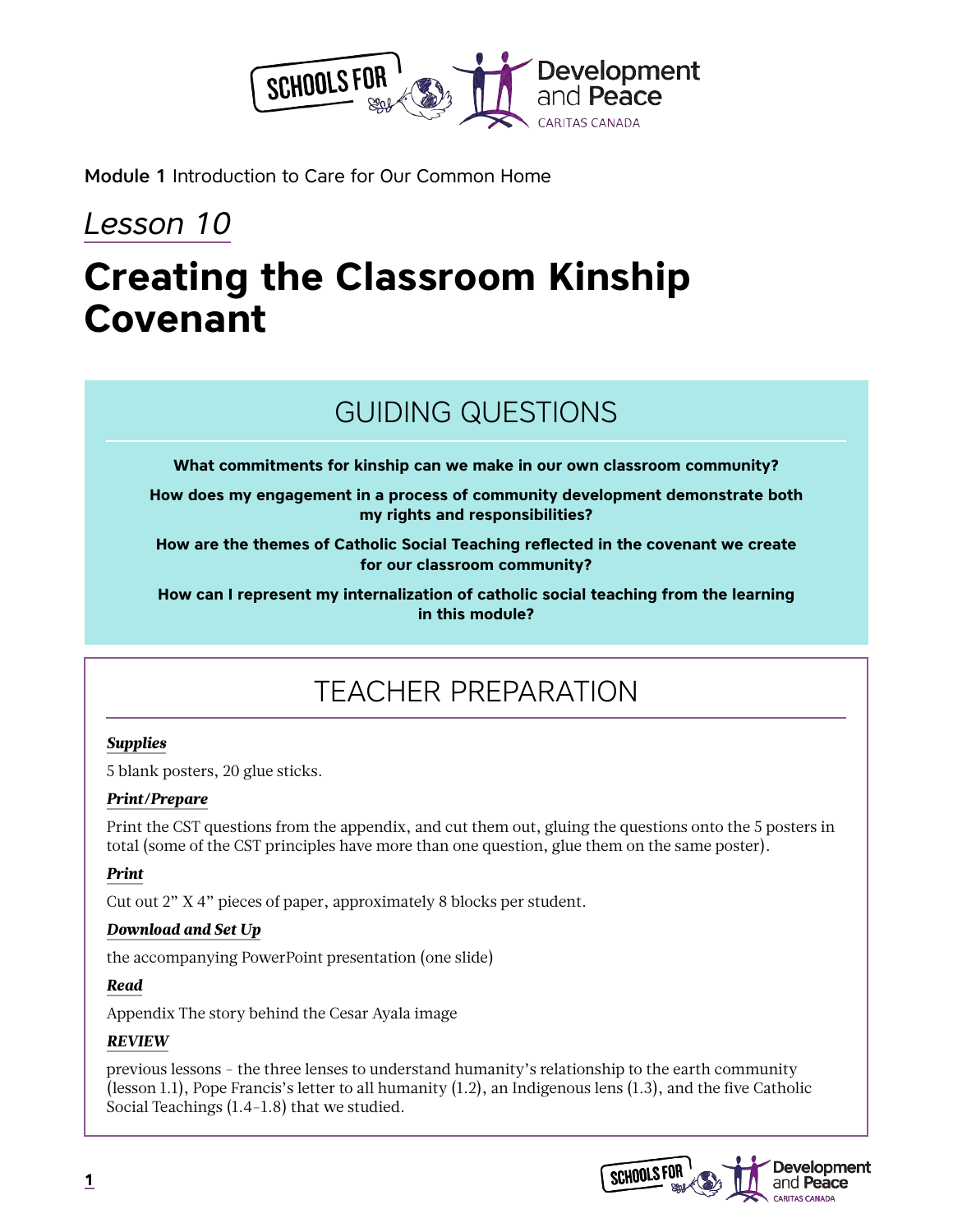## LESSON PLAN

*Can we create a covenant for a culture of kinship in our classroom?* 

### *IGNITE*

#### A Classroom Culture of Kinship

*Project Slide:* the image by Cesar Ayala in Quito, Ecuador. Ask students: What do you notice in this image? How does this image speak to you of the Catholic Social Teachings (human dignity, solidarity, preferential option for the poor, care for creation, rights and responsibilities) we have learned about?

*Note: story behind the image is in the power point Notes that accompany this slide and found in this lesson plan.*

#### **Raise the Questions, but the process in Immerse will surface the answers:**

- **•** What elements are necessary for a *healthy community in the classroom, where everyone feels that they are respected and have something to contribute*?
- **•** *What is meant by kinship?* (we are intimately connected to one another and to the whole earth community.)
- **•** In kinship, how should we *be* in community?

### *IMMERSE*

Tape the 5 posters with the corresponding questions in separate locations in the room, so there is ample room to wander around between each poster. Explain that these poster papers pose specific questions that come from what we learned with the five Catholic Social Teachings that we looked at.

We will use a strategy called **Silent Conversation** to provide an opportunity for personal reflection. Then we will collaborate in groups of four to categorize the responses and come up with a summary statement. From there, as a class, we will form our classroom covenant of kinship together.

The teacher places the 2" x 4" pieces of paper in a basket at the front of the room, alongside the glue sticks. Then invite the students, as individuals, and in complete silence, *to travel to one station, read* the question, carefully *think* through his/her best response, *record* it on the paper, and glue the paper on the poster underneath that question.

Students continue to another station and another question to continue the process. They can return to a station more than once during the reflection time and add to their work.

Once students have travelled through all five posters, divide students into groups, one group for each poster. *Give each group one of the posters*.

### *COALESCE*

Each group needs to look at the ideas their peers have shared, find a way to *categorize them* (similar ones might be labelled, A, B, C, etc.), *circle key words*, and *prepare a summary*.

The second step in the small group work is to discuss how the ideas on their poster can help prevent hurt and ensure that everyone in the class feels like an equally valuable, contributing member in the *kinship community of the classroom*. Add the main points of this discussion to the group's summary. A spokesperson should be prepared to share with the large group.

When ready, a spokesperson in each group of five CST Posters *will be asked to share their group's summary thoughts, using the process below*.

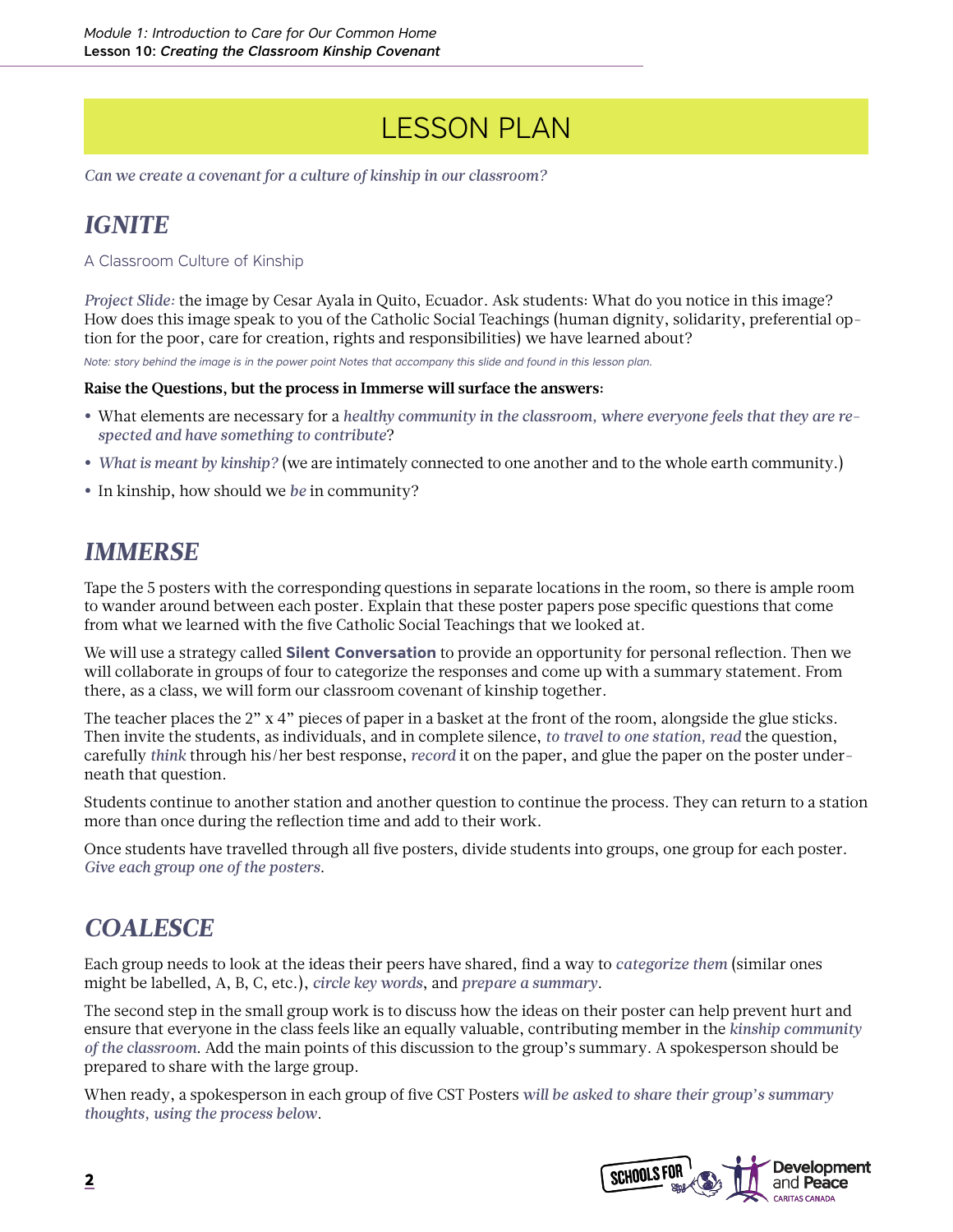### *CREATE*

Covenant for a Classroom Community Culture of Kinship

*Share with the class: The task* is to draw up a Covenant for a Culture of Kinship in the classroom. We will formulate the articles for our classroom covenant, just as was done for the Declaration of Human Rights.

It is important to phrase everything as an *I will*, not as I won't.

Ask one spokesperson for a group to give one of their summary statements.*Use facilitation skills to receive their summary statement and together clarify for wording on the covenant agreement.* 

Each Christian man and woman, every member of the human family, can act as a thin yet unique and indispensable thread in weaving a network of life that embraces everyone. May we feel challenged to assume, with prayer and commitment, our responsibility for the care of creation. May God, "the lover of life" (Wis 11:26), grant us the courage to do good without waiting for someone else to begin, or until it is too late.

*Pope Francis. 1 September 2019*

#### *NOTE*

Be careful not to assert your teacher authority for wording; this is the classroom-constructed covenant agreement. Probe for deeper thinking and be sure the students agree with final wording of their thinking.

As an example: If a spokesperson says, "*Respect others.*" You could probe by asking "*How do you show respect?*" to end up with: *I will listen carefully and respectfully to each person who speaks* OR *I will be courteous in words, actions, and body language towards all others in the class*.

Another example, if a student shares: "I have the right to speak", you can move them into the responsibility part of that equation: *I have the right to speak and the responsibility to listen*.

Write the wording for each of the covenant statements on the board. Invite one summary statement from each group, until each group has given one. Then invite a second summary statement form each group. Continue to work towards clarity in the wording. At the end, ask: is there anything more we need to add? Usually they will forget to add something that says "*I have the right to tell my story but only my story. I will respect the confidentiality of everyone in this class.*" Another common one that gets missed is "*I have the responsibility to take a risk but the right to pass.*"



FINAL QUESTIONS FOR REFLECTION AND DISCUSSION:

**How would living in a culture of kinship shape you? How would a culture of kinship in a community be a beacon of hope to others?**

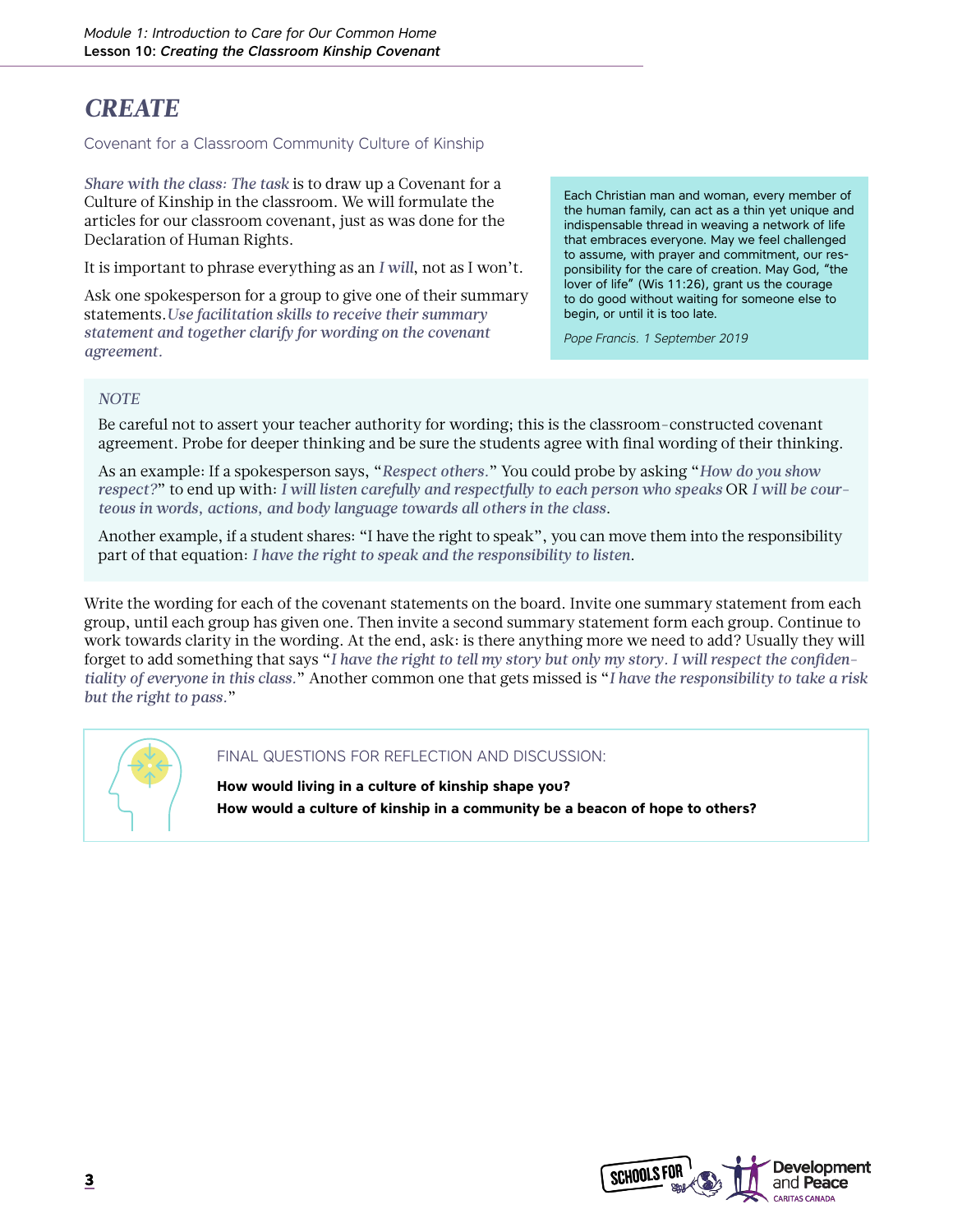## *FOLLOW UP*

#### A Classroom Culture of Kinship

Invite a student or two to make the final document on a large poster on behalf of the class.

Once complete, plan another day when each member of the class can sign the covenant. Develop a simple ceremony with a candle and prayer before signing the covenant would honor the sacredness of what the class has agreed to. They should be called up to sign individually as others watch. (It becomes a ritual action.)

The poster will hang in the classroom as a reminder of everyone's commitment. Since it is a covenant that the classroom community has agreed upon, the class will have to determine actions in the case of a covenant breech. The rights and responsibilities of the classroom community take precedence over individual rights. The covenant agreement is to ensure a classroom culture of kinship remains at the centre.

### *CREATE*

Represent by way of a mandala, a key learning from each of the last nine lessons on *Care For Our Common Home*.

- **1.** Worldview: the lens we use dominion, stewardship, kinship
- **2.** Laudato Si': A letter to humanity on care for our common home
- **3.** An Indigenous Worldview: What do we need to learn and remember?
- **4.** CST: Human Dignity
- **5.** CST: Preferential Option for the Poor and Vulnerable
- **6.** CST: Human Rights and Responsibilities
- **7.** CST: Solidarity
- **8.** CST: Care for Creation

**9.** Applying CST with HOPE: How does the Church in Canada demonstrate its commitment to the gospel in action, and to applying Catholic social teaching? Can we really make a difference in global issues?

Your mandala will have 8 sections in it, each representing a key learning as per the first 8 lessons above. An idea from the  $9<sup>th</sup>$  or  $10<sup>th</sup>$  lesson can be at the centre: where we apply our learnings, filled with hope and faith. The mandala should be a combination of words and images. It does not need to be symmetrical or intricate. Be intentional about the colors you use in each section. Below are a few examples of the mandala shape, but what the student does is simply take the idea and draw a key learning (words, colors, representation in symbol and picture) on each "petal". The result will be a simple and beautiful depiction of key learnings in this module.

You will be asked to present your completed mandala to the class with an explanation of your representations.









Please consider making a donation to support our mission at Development and Peace – working with partner organizations in the Global South who promote alternatives to unfair social, political and economic structures, and educating Canadians about the causes of poverty and mobilizing towards actions for change. For more information [www.devp.org](http://www.devp.org ) 

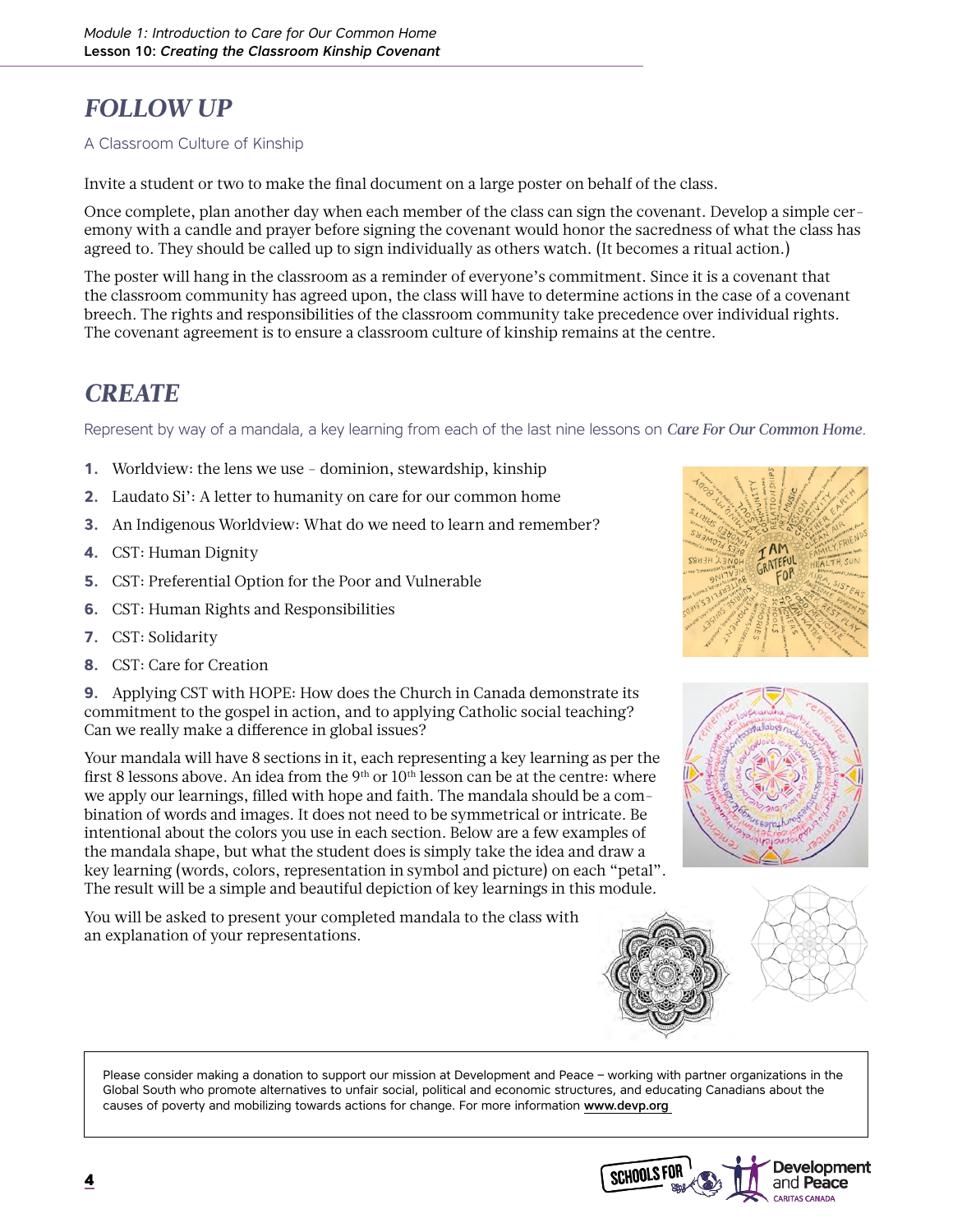## The story behind the Cesar Ayala image

When the image comes up, ask the students:

**What do you notice in this image? How does this image speak to you of "solidarity" and "human dignity"?**

Here is the story behind the image; since it is a story of the solidarity of the human family. Louise Bitz, Catholic Schools Program Office for Development and Peace tells the story:



I was speaking with a friend of mine who is an Oblate priest. He is both a pastor in a parish and a chaplain in a high school. I wanted to encourage him to participate in the Share the Journey campaign. In my presentation to him, I showed him a power point that I had made for Culture of Encounter, as part of the campaign. In response he pulled out his phone and showed me the picture you are looking at now. I was stunned; it was so beautiful. He explained that the Oblate community in Ottawa and took this picture out of a book and made it into a huge poster for a conference.

So, I started a journey to learn more - I phoned the Oblate house in Ottawa and asked for more details. I had to track down the author of the book, a university professor in Europe who now works at the Steyler Missionaries Philosophical-Theological College SVD, and he told me the story of the painting.

Let me explain and expand a bit on the history of this picture. The ecumenical meeting in Quito' Ecuador in the early 2000's had to do with different cultural strands creating new identities. Obviously, a poster was required to promote the conference and it soon became clear that no photograph could unite the many ideas being circulated. But such a painting could, and the local organizing committee developed together with César Ayala this idea. Meaning that we talked a lot and he started to paint and came up with something like this and everybody was quite thrilled by it. Later, when I was already in Austria, some of our people wanted to talk about our missionary perspective, centered around dialogue and identity and solidarity etc. They were using loads of small photos and slogans on billboards, and we returned to this idea. So, César made the painting for me, this time with more of the pixel structure of photos coming to the fore. We included the picture as posters (in A2 format) in the SVD magazines in Austria, with editions close to 100,000. So, this image has been circulated a lot. The idea behind was to start just looking at the picture and start describing what you see. Then groups would eventually come up with what they connect with, with the idea of mission and we were able to feed into it. The painting has a title like «we weave our identities out of different cultural strands», so your proposal of a «culture of encounter» would work.

So, there you have it. There was a lot of dialogue and collaborative spirit that went into the birthing of the piece of art. There was a lot of vision and life energy that formed and shaped it. And perhaps because of that, it was gifted to me to use as well. This wonderful man in Europe contacted the artist Cesar Ayala in Quito, Ecuador, and asked his permission for me to make his art into a banner that we could use in Saskatchewan for Culture of Encounter during the Share the Journey campaign. He granted permission, and so I got the banners made. I made sure that his name was on the bottom left of the banner. In my work here in Saskatchewan, everything I did in schools had Culture of Encounter embedded in the Share the Journey campaign.

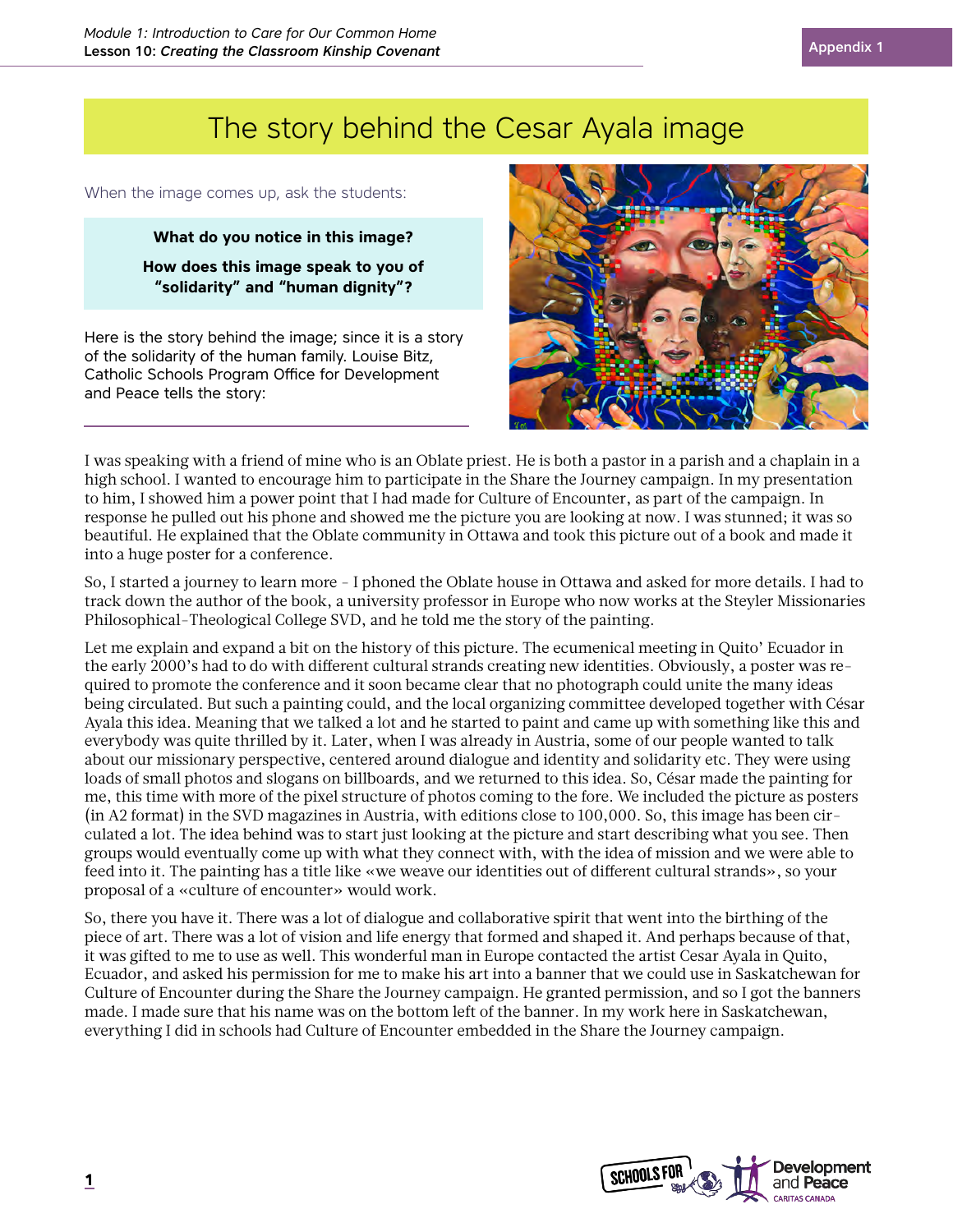# **Care of the Earth**

What practices could we adopt in this classroom to affirm and strengthen the belief that we need to lovingly care for the earth community?

What can we do to ensure that we include the voice of the earth in our classroom journey together?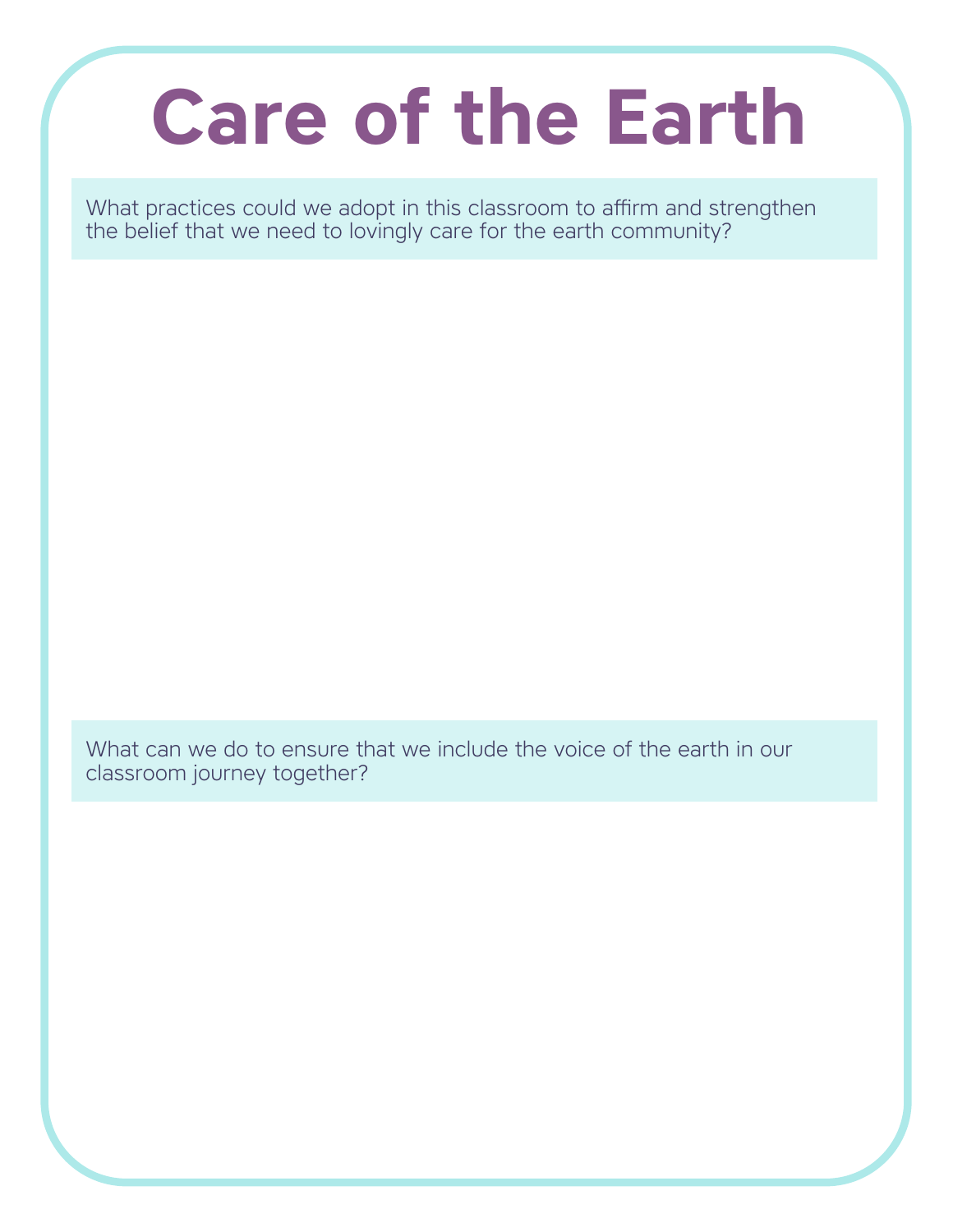# **Human Dignity**

What gives me a sense of dignity as a student in this classroom community each day?

What do I need to do each day in order to affirm the dignity of each person in this classroom community?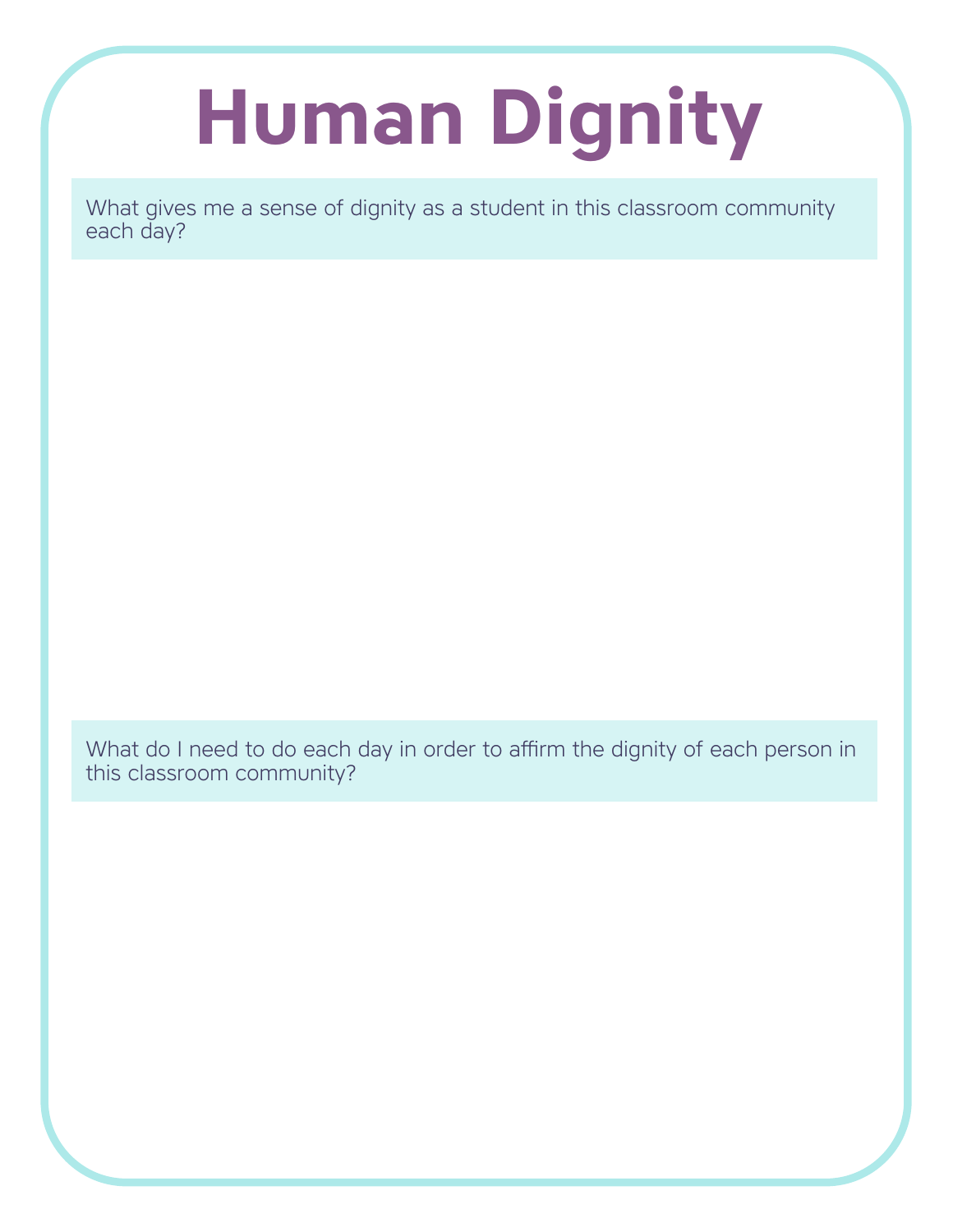## **Solidarity**

What choices will I need to make for us to experience Solidarity in our classroom culture?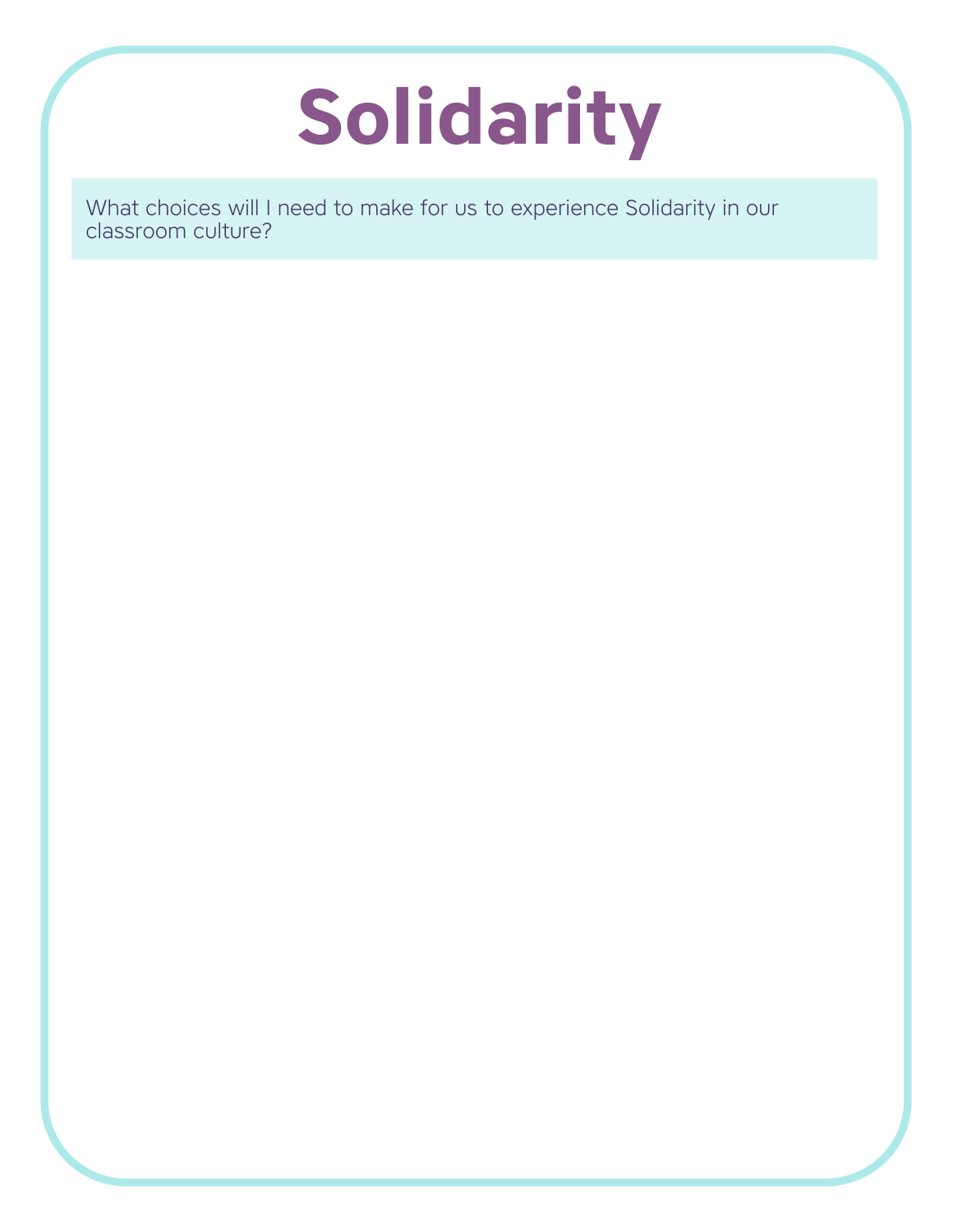## **Preferential Option for the Poor and Vulnerable**

How might students in our classroom sometimes feel marginalized, vulnerable, forgotten?

We are called to see all members of the class as part of our community of concern, rather than "those people". What **attitudes and behaviors** can I choose to show that each member of this community is valued and important?